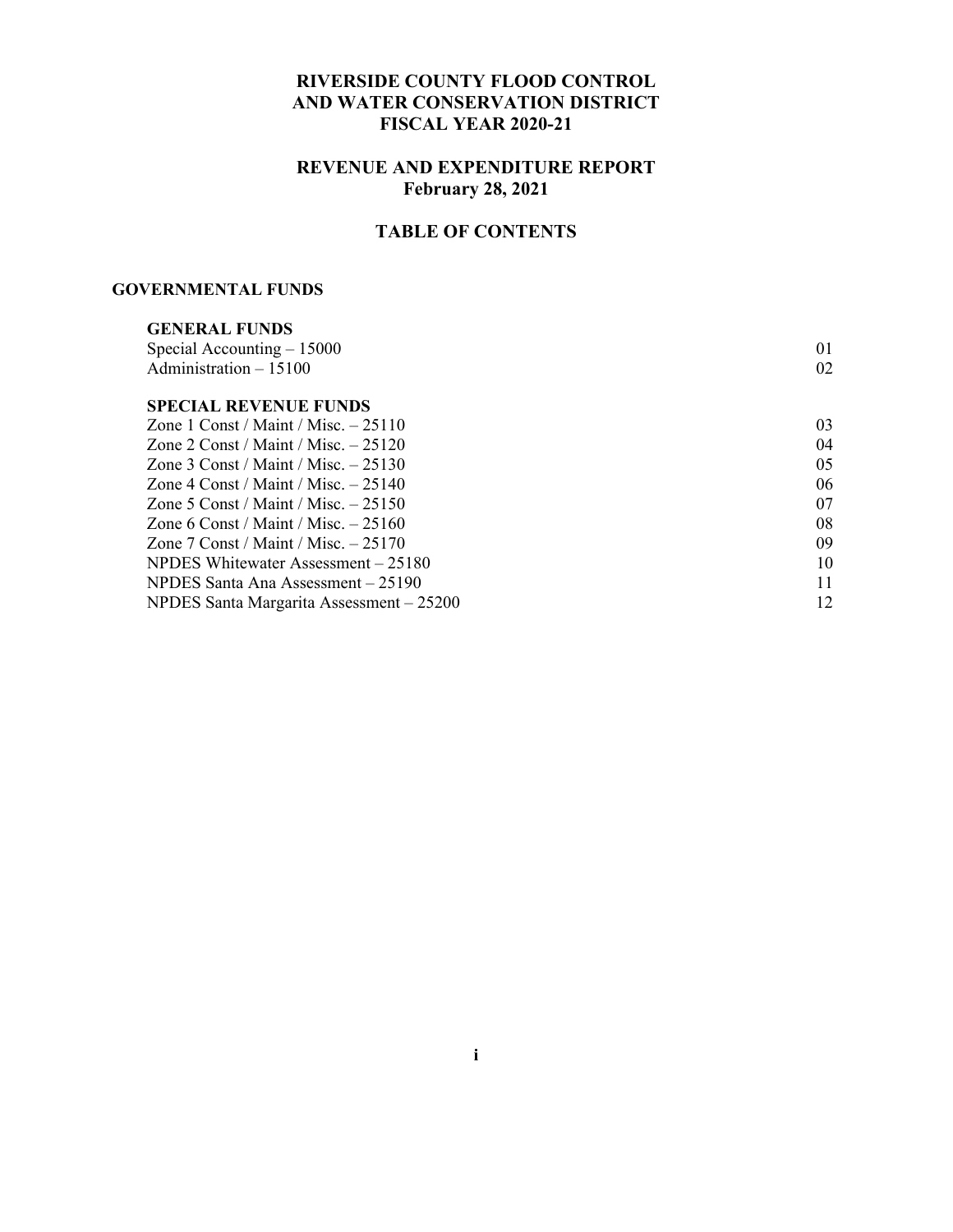#### **Revenue and Expenditure Report Fund 15000 -- Special Accounting As Of 2/28/21**

|                                 | Month-To-Date | Year-To-Date  | Year-To-Date | Bdgt. to Act. |         |
|---------------------------------|---------------|---------------|--------------|---------------|---------|
|                                 | Actual        | <b>Budget</b> | Actual       | Variance      | Pct.    |
| <b>Revenues</b>                 |               |               |              |               |         |
| <b>Charges For Services</b>     | \$82,939      | \$1,110,000   | \$530,070    | \$579,930     | 47.8%   |
| <b>Total Revenues</b>           | \$82,939      | \$1,110,000   | \$530,070    | \$579,930     | 47.8%   |
| <b>Expenditures</b>             |               |               |              |               |         |
| <b>Salaries and Benefits</b>    | \$41,753      | \$1,065,495   | \$653,410    | \$412,085     | 61.3%   |
| Services and Supplies           | 7,979         | 222,227       | (6,826)      | 229,053       | $-3.1%$ |
| <b>Other Charges</b>            | 0             | 10.000        |              | 10,000        | $0.0\%$ |
| <b>Transfers Out</b>            | 0             | 1,000         |              | 1,000         | $0.0\%$ |
| <b>Total Expenditures</b>       | \$49,732      | \$1,298,722   | \$646,584    | \$652,138     | 49.8%   |
| <b>Total Special Accounting</b> | \$33,207      | (\$188,722)   | (\$116,513)  | (\$72,209)    | 61.7%   |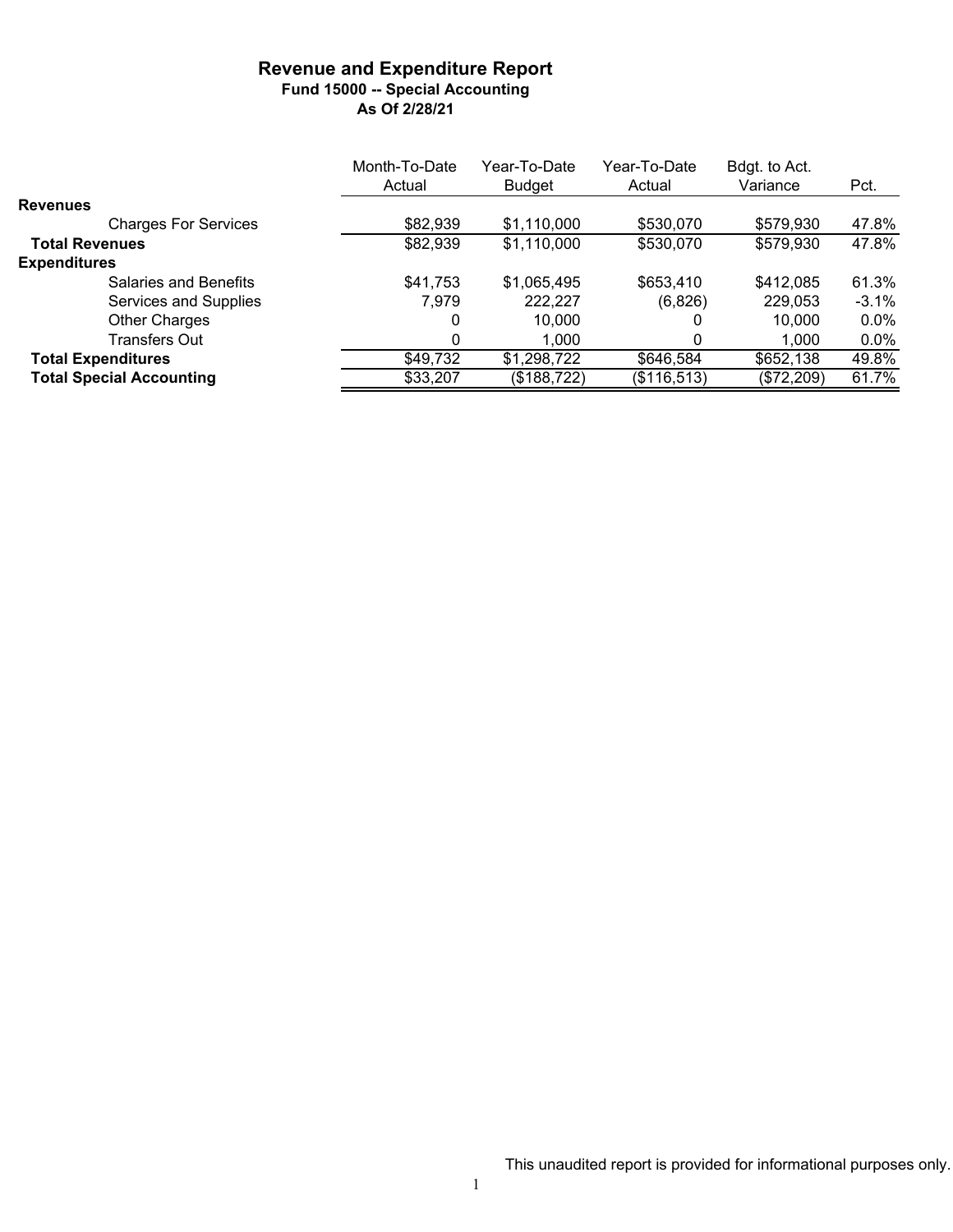#### **Fund 15100 -- Flood Administration**

|                                            | Month-To-Date<br>Actual | Year-To-Date<br><b>Budget</b> | Year-To-Date<br>Actual | Bdgt. to Act.<br>Variance | Pct.      |
|--------------------------------------------|-------------------------|-------------------------------|------------------------|---------------------------|-----------|
| <b>Revenues</b>                            |                         |                               |                        |                           |           |
| <b>Property Taxes</b>                      | \$0                     | \$4,334,344                   | \$2,549,102            | \$1,785,242               | 58.8%     |
| Redevelopment                              | 38                      | 778,332                       | 575,157                | 203,175                   | 73.9%     |
| Intergovernmental                          | 19,877                  | 38.549                        | 19.877                 | 18,672                    | 51.6%     |
| <b>Charges For Services</b>                | 1.648                   | 99.463                        | 38,910                 | 60,553                    | 39.1%     |
| <b>Charges For Administrative Services</b> | 1,698                   | 9,000                         | 10,551                 | (1,551)                   | 117.2%    |
| <b>Investment Earnings</b>                 | 0                       | 142,512                       | (15,098)               | 157,610                   | $-10.6%$  |
| Transfers In                               | 98,831                  | 4,700,000                     | 1,395,288              | 3,304,712                 | 29.7%     |
| <b>Total Revenues</b>                      | \$122,091               | \$10,102,200                  | \$4,573,787            | \$5,528,413               | 45.3%     |
| <b>Expenditures</b>                        |                         |                               |                        |                           |           |
| <b>Salaries and Benefits</b>               | \$155,778               | \$4,019,622                   | \$3,343,710            | \$675,912                 | 83.2%     |
| Services and Supplies                      | 174,061                 | 5,345,771                     | 3,491,220              | 1,854,551                 | 65.3%     |
| Other Charges                              | 0                       | 1,000                         |                        | 1.000                     | $0.0\%$   |
| Capital Outlay                             | 5,518                   | 90,113                        | 88,919                 | 1,194                     | 98.7%     |
| <b>Transfers Out</b>                       | 0                       | 1,000                         | 0                      | 1,000                     | $0.0\%$   |
| <b>Total Expenditures</b>                  | \$335,357               | \$9,457,506                   | \$6,923,849            | \$2,533,657               | 73.2%     |
| <b>Total Flood Administration</b>          | (\$213,266)             | \$644,694                     | (\$2,350,061)          | \$2,994,755               | $-364.5%$ |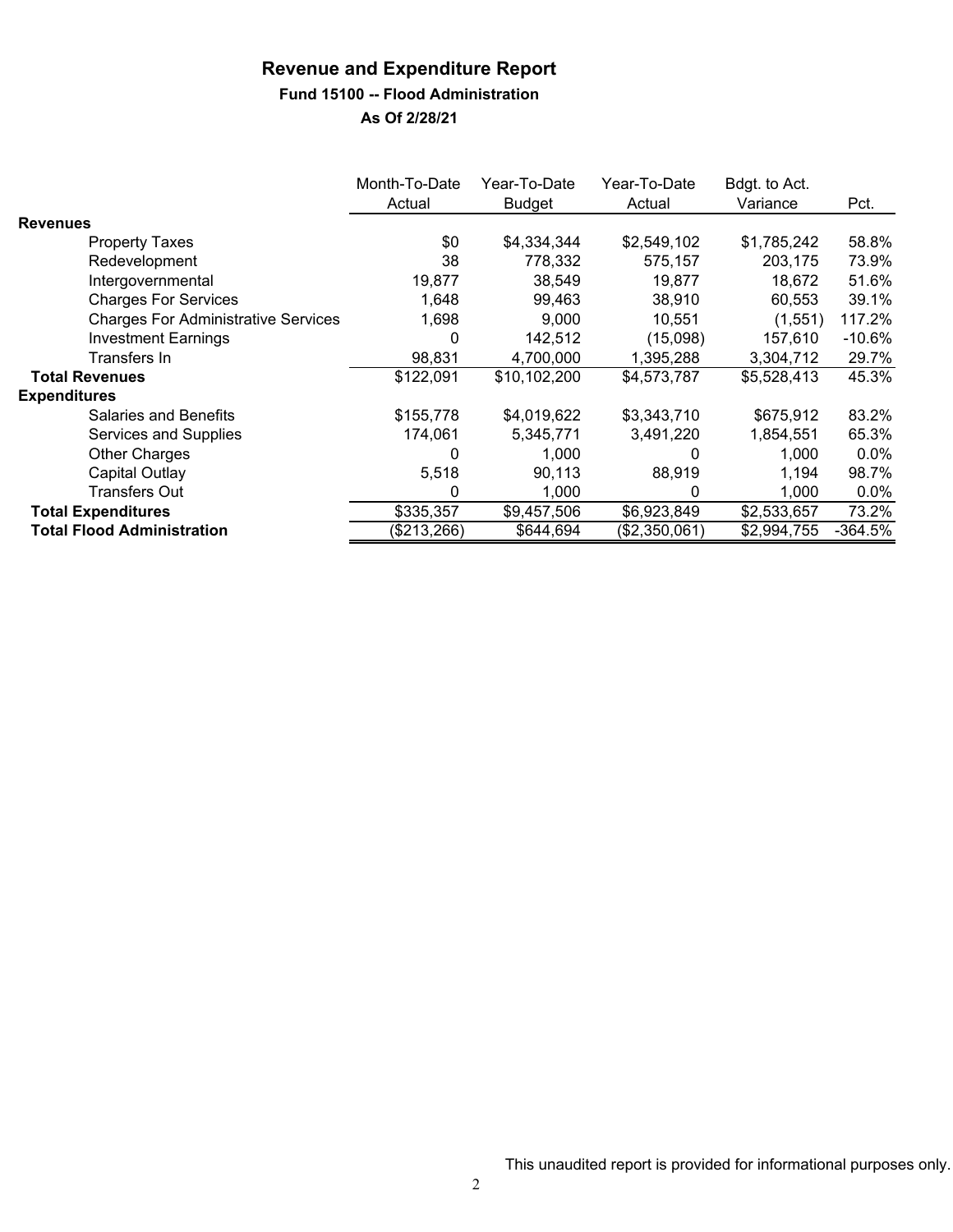#### **Fund 25110 -- Zone 1 Const-Maint-Misc**

|                       |                                      | Month-To-Date<br>Actual | Year-To-Date<br>Budget | Year-To-Date<br>Actual | Bdgt. to Act.<br>Variance | Pct.     |
|-----------------------|--------------------------------------|-------------------------|------------------------|------------------------|---------------------------|----------|
| <b>Revenues</b>       |                                      |                         |                        |                        |                           |          |
|                       | <b>Property Taxes</b>                | \$0                     | \$9,267,284            | \$5,294,129            | \$3,973,155               | 57.1%    |
|                       | Redevelopment                        | 275                     | 3,221,618              | 2,347,159              | 874,459                   | 72.9%    |
|                       | Intergovernmental                    | 41,145                  | 81,932                 | 41,145                 | 40,787                    | 50.2%    |
|                       | <b>Charges For Services</b>          |                         | 0                      | 65,421                 | (65, 421)                 | N/A      |
|                       | Area Drainage Plan Fees              | 0                       | 5,000                  | 0                      | 5,000                     | $0.0\%$  |
|                       | <b>Investment Earnings</b>           |                         | 382,615                | (94, 836)              | 477,451                   | -24.8%   |
|                       | Use of Assets                        | 2,958                   | 155,000                | 117,261                | 37,739                    | 75.7%    |
| <b>Total Revenues</b> |                                      | \$44,377                | \$13,113,449           | \$7,770,279            | \$5,343,170               | 59.3%    |
| <b>Expenditures</b>   |                                      |                         |                        |                        |                           |          |
|                       | <b>Salaries and Benefits</b>         | \$255,755               | \$6,343,943            | \$4,567,902            | \$1,776,041               | 72.0%    |
|                       | Services and Supplies                | 142,779                 | 3,832,272              | 1,058,421              | 2,773,851                 | 27.6%    |
|                       | Other Charges                        | 0                       | 12,197,687             | 4,832                  | 12,192,855                | $0.0\%$  |
|                       | Capital Outlay                       |                         | 2,217,038              | 0                      | 2,217,038                 | $0.0\%$  |
|                       | <b>Transfers Out</b>                 | 3,939                   | 1,491,834              | 226,686                | 1,265,148                 | 15.2%    |
|                       | <b>Total Expenditures</b>            | \$402,474               | \$26,082,774           | \$5,857,842            | \$20,224,932              | 22.5%    |
|                       | <b>Total Zone 1 Const-Maint-Misc</b> | (\$358,097)             | (\$12,969,325)         | \$1,912,436            | (\$14,881,761)            | $-14.7%$ |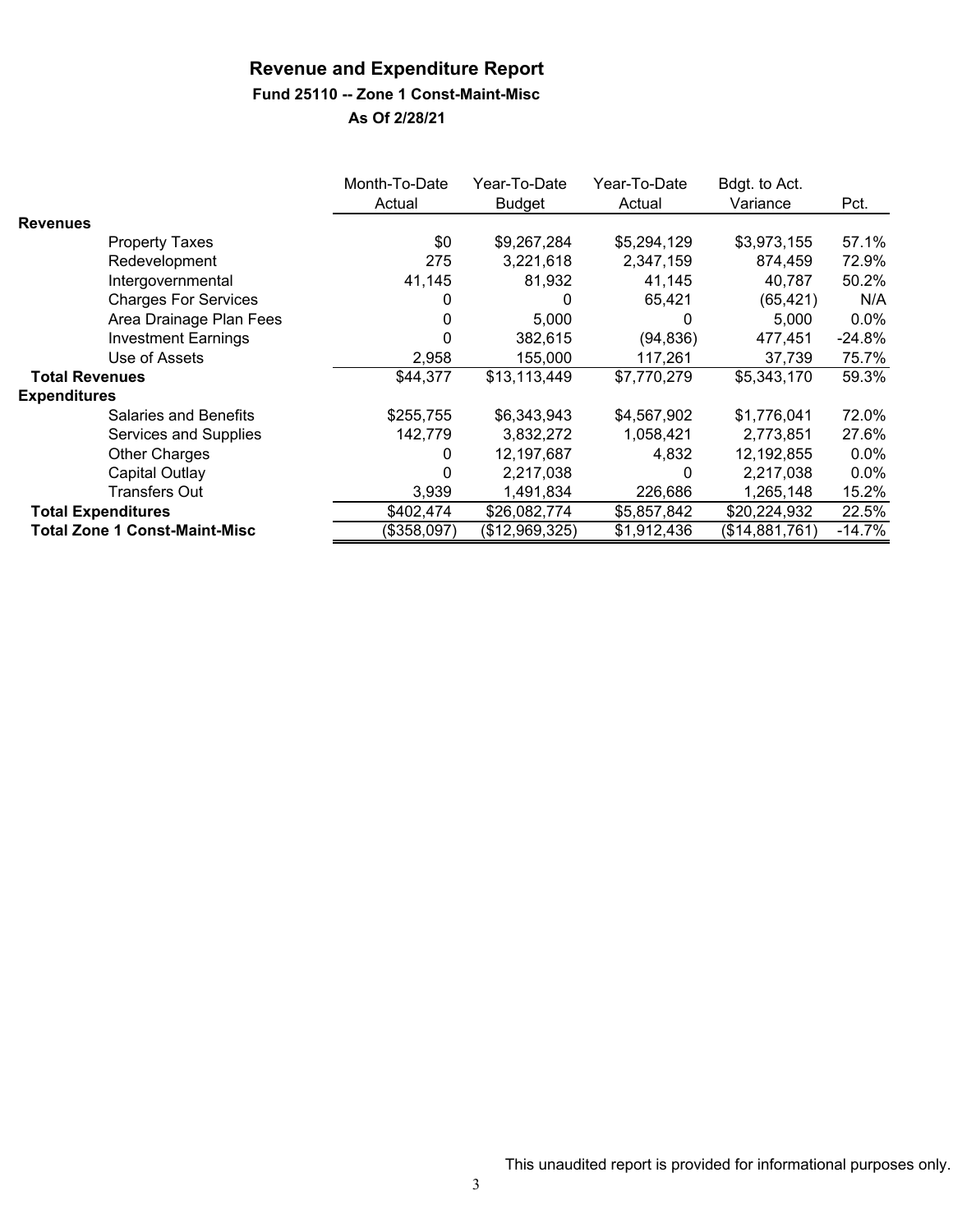#### **Fund 25120 -- Zone 2 Const-Maint-Misc**

|                       |                                      | Month-To-Date<br>Actual | Year-To-Date<br>Budget | Year-To-Date<br>Actual | Bdgt. to Act.<br>Variance | Pct.     |
|-----------------------|--------------------------------------|-------------------------|------------------------|------------------------|---------------------------|----------|
| <b>Revenues</b>       |                                      |                         |                        |                        |                           |          |
|                       | Property Taxes                       | \$0                     | \$15,812,556           | \$9,419,575            | \$6,392,981               | 59.6%    |
|                       | Redevelopment                        | 65                      | 2,164,120              | 1,589,620              | 574,500                   | 73.5%    |
|                       | Intergovernmental                    | 73,757                  | 284,389                | 73.757                 | 210,632                   | 25.9%    |
|                       | <b>Charges For Services</b>          | 0                       | 500                    | 5,000                  | (4,500)                   | 1000.0%  |
|                       | Area Drainage Plan Fees              | 0                       | 1,000                  | 3,815                  | (2,815)                   | 381.5%   |
|                       | <b>Investment Earnings</b>           | 32                      | 956,500                | (172, 777)             | 1,129,277                 | $-18.1%$ |
|                       | Use of Assets                        | 149,568                 | 300                    | 159,568                | (159,268)                 | 53189.3% |
| <b>Total Revenues</b> |                                      | \$223,421               | \$19,219,365           | \$11,078,558           | \$8,140,807               | 57.6%    |
| <b>Expenditures</b>   |                                      |                         |                        |                        |                           |          |
|                       | Salaries and Benefits                | \$321,716               | \$5,678,867            | \$4,819,343            | \$859,524                 | 84.9%    |
|                       | Services and Supplies                | 203,555                 | 5,802,890              | 1,330,636              | 4,472,254                 | 22.9%    |
|                       | <b>Other Charges</b>                 | 280,355                 | 16,593,509             | 1,305,234              | 15,288,275                | 7.9%     |
|                       | Capital Outlay                       | 376,191                 | 15,150,409             | 2,955,306              | 12,195,103                | 19.5%    |
|                       | Transfers Out                        | 4,958                   | 2,069,711              | 484,238                | 1,585,473                 | 23.4%    |
|                       | <b>Total Expenditures</b>            | \$1,186,775             | \$45,295,386           | \$10,894,757           | \$34,400,629              | 24.1%    |
|                       | <b>Total Zone 2 Const-Maint-Misc</b> | (\$963,354)             | (\$26,076,021)         | \$183,801              | (\$26,259,822)            | $-0.7%$  |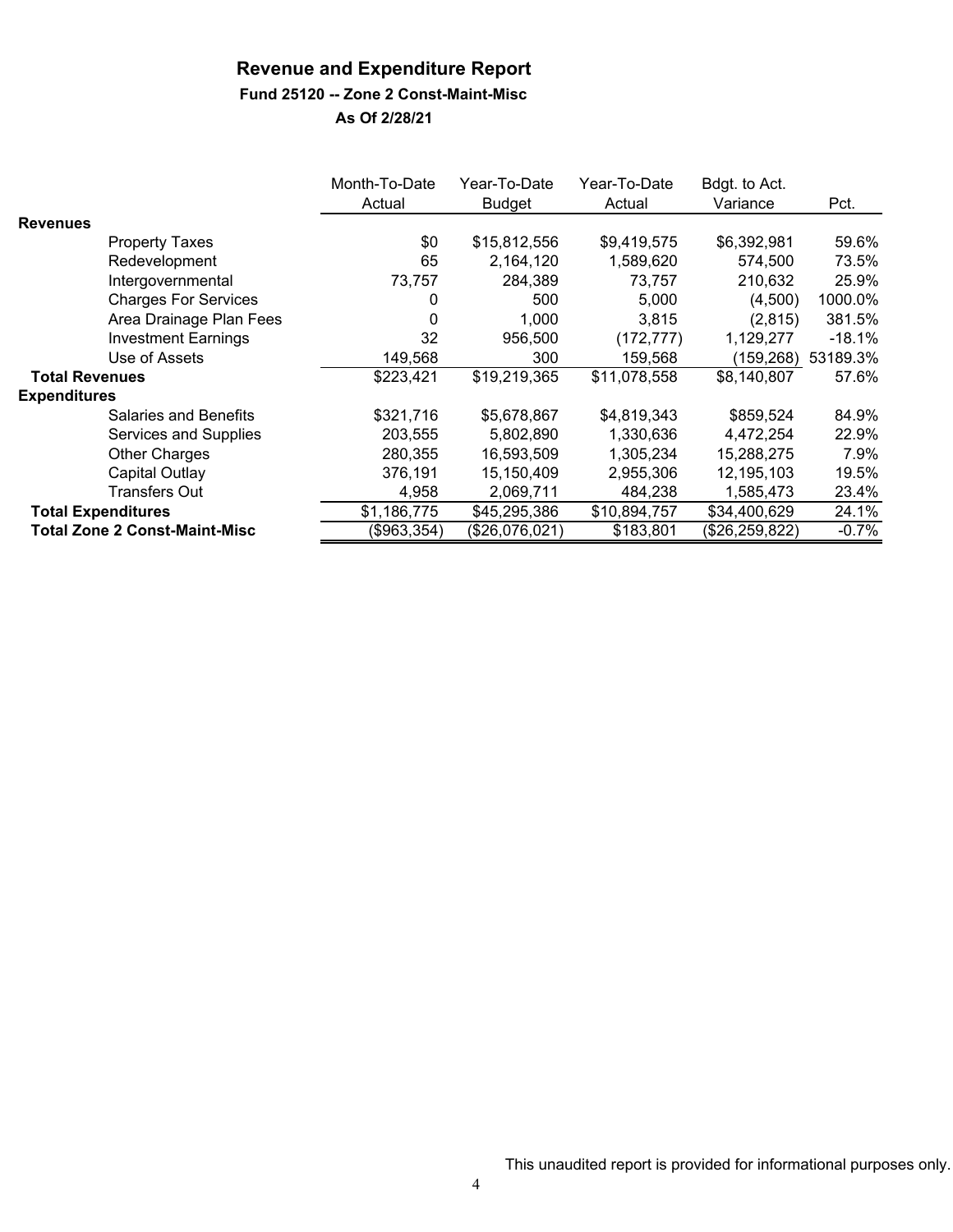#### **Fund 25130 -- Zone 3 Const-Maint-Misc**

|                           |                                      | Month-To-Date<br>Actual | Year-To-Date<br><b>Budget</b> | Year-To-Date<br>Actual | Bdgt. to Act.<br>Variance | Pct.     |
|---------------------------|--------------------------------------|-------------------------|-------------------------------|------------------------|---------------------------|----------|
| <b>Revenues</b>           |                                      |                         |                               |                        |                           |          |
|                           | <b>Property Taxes</b>                | \$0                     | \$2,191,242                   | \$1,238,705            | \$952,537                 | 56.5%    |
|                           | Redevelopment                        | 23                      | 859,183                       | 542,400                | 316,783                   | 63.1%    |
|                           | <b>Special Assessments</b>           | 422                     | 0                             | 422                    | (422)                     | N/A      |
|                           | Intergovernmental                    | 9,638                   | 4,710,007                     | 835,384                | 3,874,623                 | 17.7%    |
|                           | <b>Charges For Services</b>          |                         | 0                             | 9,081                  | (9,081)                   | N/A      |
|                           | <b>Investment Earnings</b>           | 0                       | 90,000                        | (15, 556)              | 105,556                   | $-17.3%$ |
| <b>Total Revenues</b>     |                                      | \$10,083                | \$7,850,432                   | \$2,610,435            | \$5,239,997               | 33.3%    |
| <b>Expenditures</b>       |                                      |                         |                               |                        |                           |          |
|                           | Salaries and Benefits                | \$31,344                | \$1,507,407                   | \$492,783              | \$1,014,624               | 32.7%    |
|                           | Services and Supplies                | 13,885                  | 1,509,799                     | 405,945                | 1,103,854                 | 26.9%    |
|                           | <b>Other Charges</b>                 | 22,500                  | 336,450                       | 25,433                 | 311.017                   | 7.6%     |
|                           | Capital Outlay                       | 496,012                 | 7,753,137                     | 496,012                | 7,257,125                 | 6.4%     |
|                           | Transfers Out                        | 482                     | 695.955                       | 41,852                 | 654,103                   | 6.0%     |
| <b>Total Expenditures</b> |                                      | \$564,223               | \$11,802,748                  | \$1,462,025            | \$10,340,723              | 12.4%    |
|                           | <b>Total Zone 3 Const-Maint-Misc</b> | (\$554, 140)            | (\$3,952,316)                 | \$1,148,410            | (\$5,100,726)             | $-29.1%$ |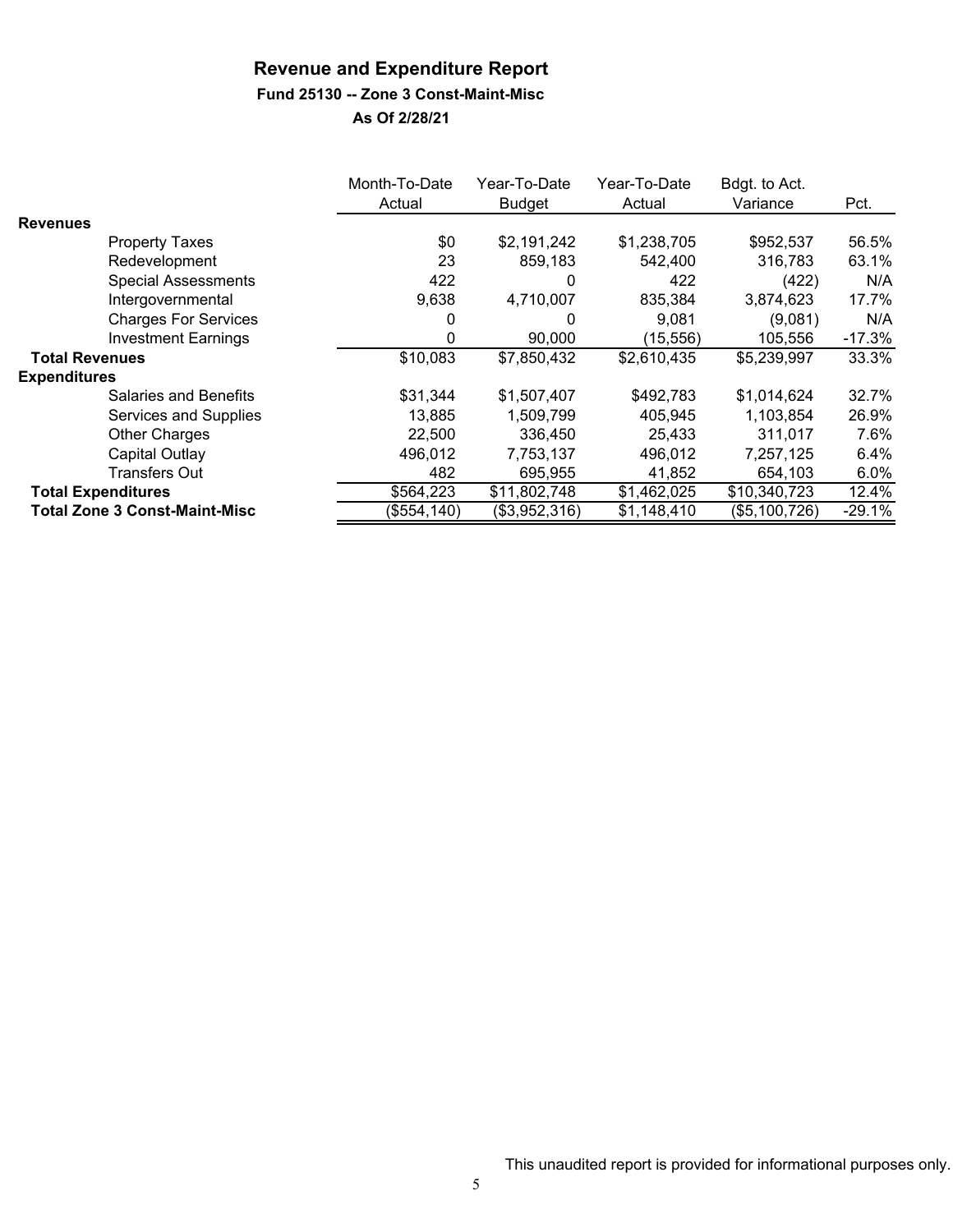#### **Fund 25140 -- Zone 4 Const-Maint-Misc**

|                       |                                      | Month-To-Date | Year-To-Date  | Year-To-Date | Bdgt. to Act. |          |
|-----------------------|--------------------------------------|---------------|---------------|--------------|---------------|----------|
|                       |                                      | Actual        | <b>Budget</b> | Actual       | Variance      | Pct.     |
| <b>Revenues</b>       |                                      |               |               |              |               |          |
|                       | <b>Property Taxes</b>                | \$0           | \$16,657,077  | \$10,185,648 | \$6,471,429   | 61.1%    |
|                       | Redevelopment                        | 110           | 2,764,067     | 2,173,622    | 590,445       | 78.6%    |
|                       | Intergovernmental                    | 79,228        | 1,029,868     | 79.228       | 950,640       | 7.7%     |
|                       | <b>Charges For Services</b>          | 390           | 0             | 20.186       | (20,186)      | N/A      |
|                       | Area Drainage Plan Fees              | 64,342        | 1,000         | 384,439      | (383,439)     | 38443.9% |
|                       | <b>Investment Earnings</b>           | 21            | 549,759       | (123, 077)   | 672,836       | $-22.4%$ |
|                       | Use of Assets                        | 600           | 7,800         | 11,100       | (3,300)       | 142.3%   |
|                       | Transfers In                         | 0             | 5,898,309     | 0            | 5,898,309     | $0.0\%$  |
| <b>Total Revenues</b> |                                      | \$144,692     | \$26,907,880  | \$12,731,146 | \$14,176,734  | 47.3%    |
| <b>Expenditures</b>   |                                      |               |               |              |               |          |
|                       | <b>Salaries and Benefits</b>         | \$358,600     | \$6,967,538   | \$5,731,229  | \$1,236,309   | 82.3%    |
|                       | Services and Supplies                | 153,094       | 7,095,547     | 1,782,697    | 5,312,850     | 25.1%    |
|                       | Other Charges                        | 0             | 8,655,000     | 588,305      | 8,066,695     | 6.8%     |
|                       | Capital Outlay                       | 0             | 2,821,635     | 0            | 2,821,635     | $0.0\%$  |
|                       | <b>Transfers Out</b>                 | 5,525         | 4,245,940     | 3,107,114    | 1,138,826     | 73.2%    |
|                       | <b>Total Expenditures</b>            | \$517,219     | \$29,785,660  | \$11,209,345 | \$18,576,315  | 37.6%    |
|                       | <b>Total Zone 4 Const-Maint-Misc</b> | (\$372,527)   | (\$2,877,780) | \$1,521,801  | (\$4,399,581) | $-52.9%$ |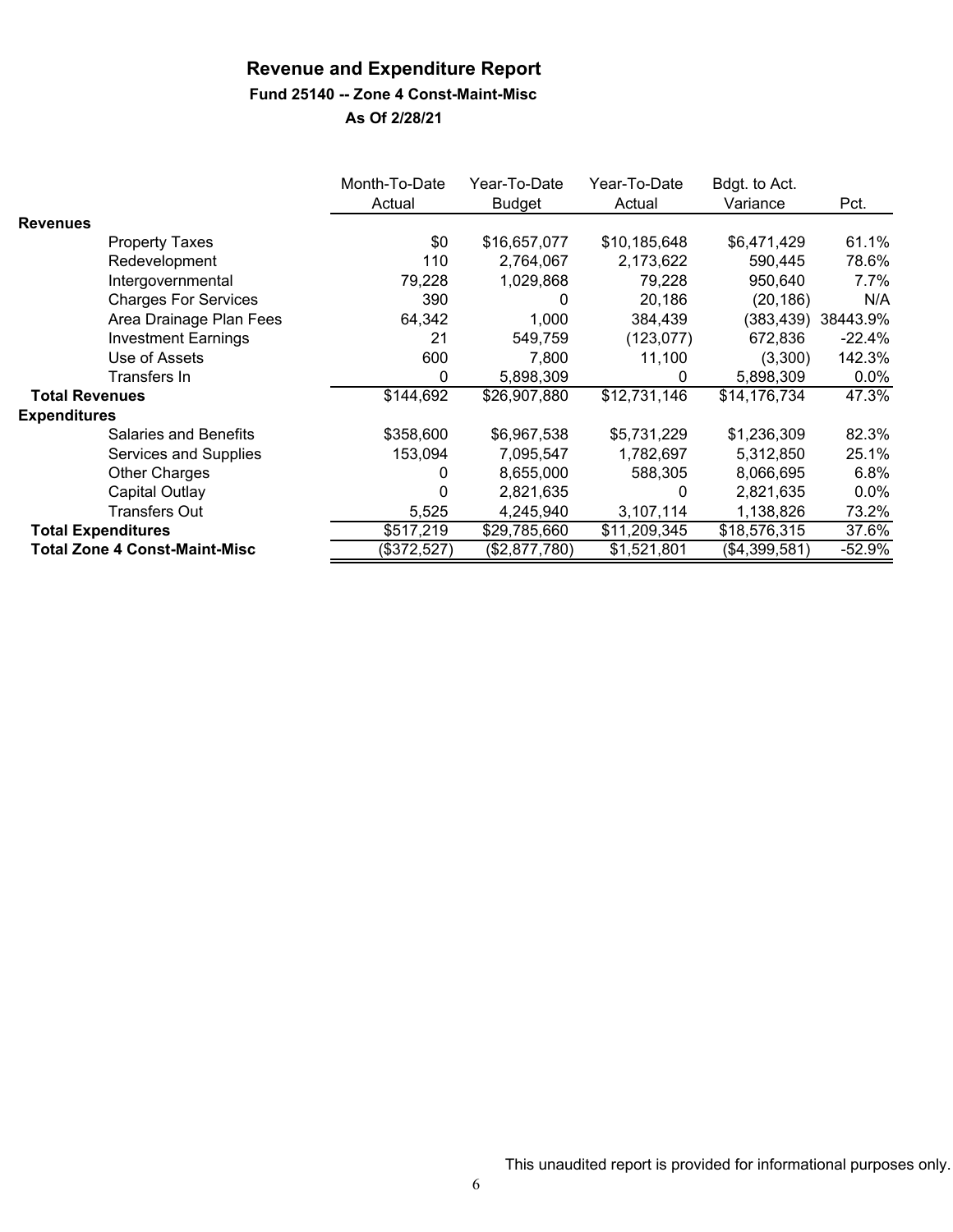#### **Fund 25150 -- Zone 5 Const-Maint-Misc**

|                                      | Month-To-Date<br>Actual | Year-To-Date<br>Budget | Year-To-Date<br>Actual | Bdgt. to Act.<br>Variance | Pct.     |
|--------------------------------------|-------------------------|------------------------|------------------------|---------------------------|----------|
| <b>Revenues</b>                      |                         |                        |                        |                           |          |
| <b>Property Taxes</b>                | \$0                     | \$3,799,006            | \$2,328,220            | \$1,470,786               | 61.3%    |
| Redevelopment                        | 27                      | 563.980                | 477,197                | 86.783                    | 84.6%    |
| Intergovernmental                    | 18,152                  | 2,873,523              | 80,312                 | 2,793,211                 | 2.8%     |
| <b>Investment Earnings</b>           | 0                       | 192,274                | (43,700)               | 235,974                   | $-22.7%$ |
| <b>Total Revenues</b>                | \$18,179                | \$7,428,783            | \$2,842,028            | \$4,586,755               | 38.3%    |
| <b>Expenditures</b>                  |                         |                        |                        |                           |          |
| Salaries and Benefits                | \$152,744               | \$2,019,431            | \$1,839,301            | \$180,130                 | 91.1%    |
| Services and Supplies                | 114,965                 | 2,540,599              | 1,132,288              | 1,408,311                 | 44.6%    |
| <b>Other Charges</b>                 | 0                       | 3,113,254              | 600                    | 3,112,654                 | $0.0\%$  |
| Capital Outlay                       | 892,113                 | 5,327,360              | 3,483,270              | 1,844,090                 | 65.4%    |
| <b>Transfers Out</b>                 | 2,401                   | 452,526                | 118,235                | 334,291                   | 26.1%    |
| <b>Total Expenditures</b>            | \$1,162,222             | \$13,453,170           | \$6,573,694            | \$6,879,476               | 48.9%    |
| <b>Total Zone 5 Const-Maint-Misc</b> | (\$1,144,043)           | $(\$6,024,387)$        | (\$3,731,666)          | (\$2,292,721)             | 61.9%    |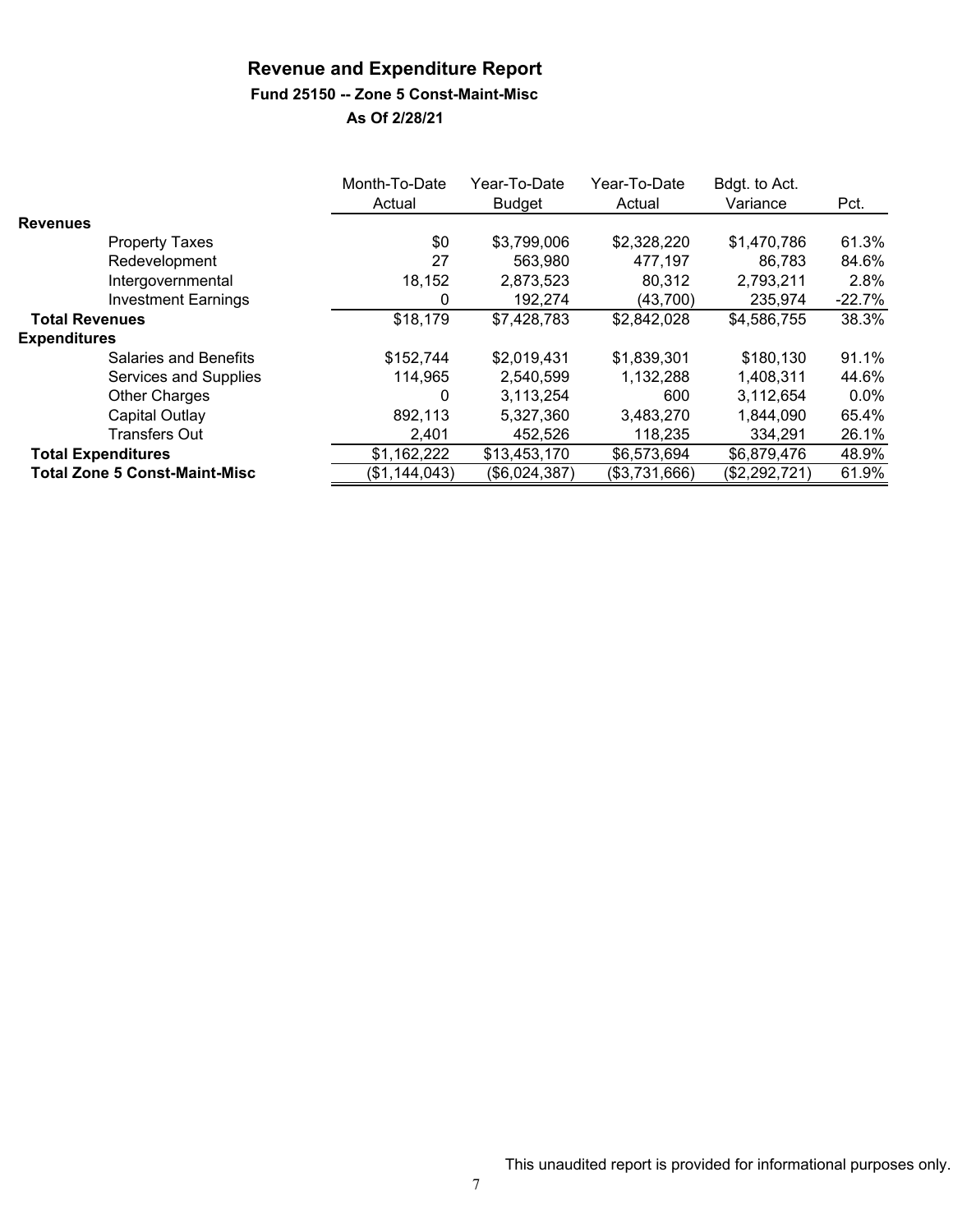#### **Fund 25160 -- Zone 6 Const-Maint-Misc**

|                           |                                      | Month-To-Date<br>Actual | Year-To-Date<br><b>Budget</b> | Year-To-Date<br>Actual | Bdgt. to Act.<br>Variance | Pct.     |
|---------------------------|--------------------------------------|-------------------------|-------------------------------|------------------------|---------------------------|----------|
| <b>Revenues</b>           |                                      |                         |                               |                        |                           |          |
|                           | <b>Property Taxes</b>                | \$0                     | \$4,896,773                   | \$2,775,383            | \$2,121,390               | 56.7%    |
|                           | Redevelopment                        | 21                      | 1,304,957                     | 923,046                | 381,911                   | 70.7%    |
|                           | Intergovernmental                    | 21,377                  | 4,474,677                     | 347,157                | 4,127,520                 | 7.8%     |
|                           | <b>Charges For Services</b>          |                         | 345                           | 5,059                  | (4, 714)                  | 1466.4%  |
|                           | <b>Investment Earnings</b>           | 0                       | 208,096                       | (32, 103)              | 240,199                   | $-15.4%$ |
|                           | Use of Assets                        | 0                       | 6,000                         | 6,000                  | 0                         | 100.0%   |
| <b>Total Revenues</b>     |                                      | \$21,398                | \$10,890,848                  | \$4,024,541            | \$6,866,307               | 37.0%    |
| <b>Expenditures</b>       |                                      |                         |                               |                        |                           |          |
|                           | <b>Salaries and Benefits</b>         | \$142,369               | \$2,637,757                   | \$1,362,302            | \$1,275,455               | 51.6%    |
|                           | Services and Supplies                | 61,007                  | 3,351,353                     | 512,925                | 2,838,428                 | 15.3%    |
|                           | <b>Other Charges</b>                 | 0                       | 58,000                        | 0                      | 58,000                    | $0.0\%$  |
|                           | Capital Outlay                       | 0                       | 7,139,308                     | 3,552,551              | 3,586,757                 | 49.8%    |
|                           | <b>Transfers Out</b>                 | 2,194                   | 846,146                       | 118,341                | 727,805                   | 14.0%    |
| <b>Total Expenditures</b> |                                      | \$205,570               | \$14,032,564                  | \$5,546,120            | \$8,486,444               | 39.5%    |
|                           | <b>Total Zone 6 Const-Maint-Misc</b> | (\$184, 172)            | (\$3,141,716)                 | (\$1,521,578)          | (\$1,620,138)             | 48.4%    |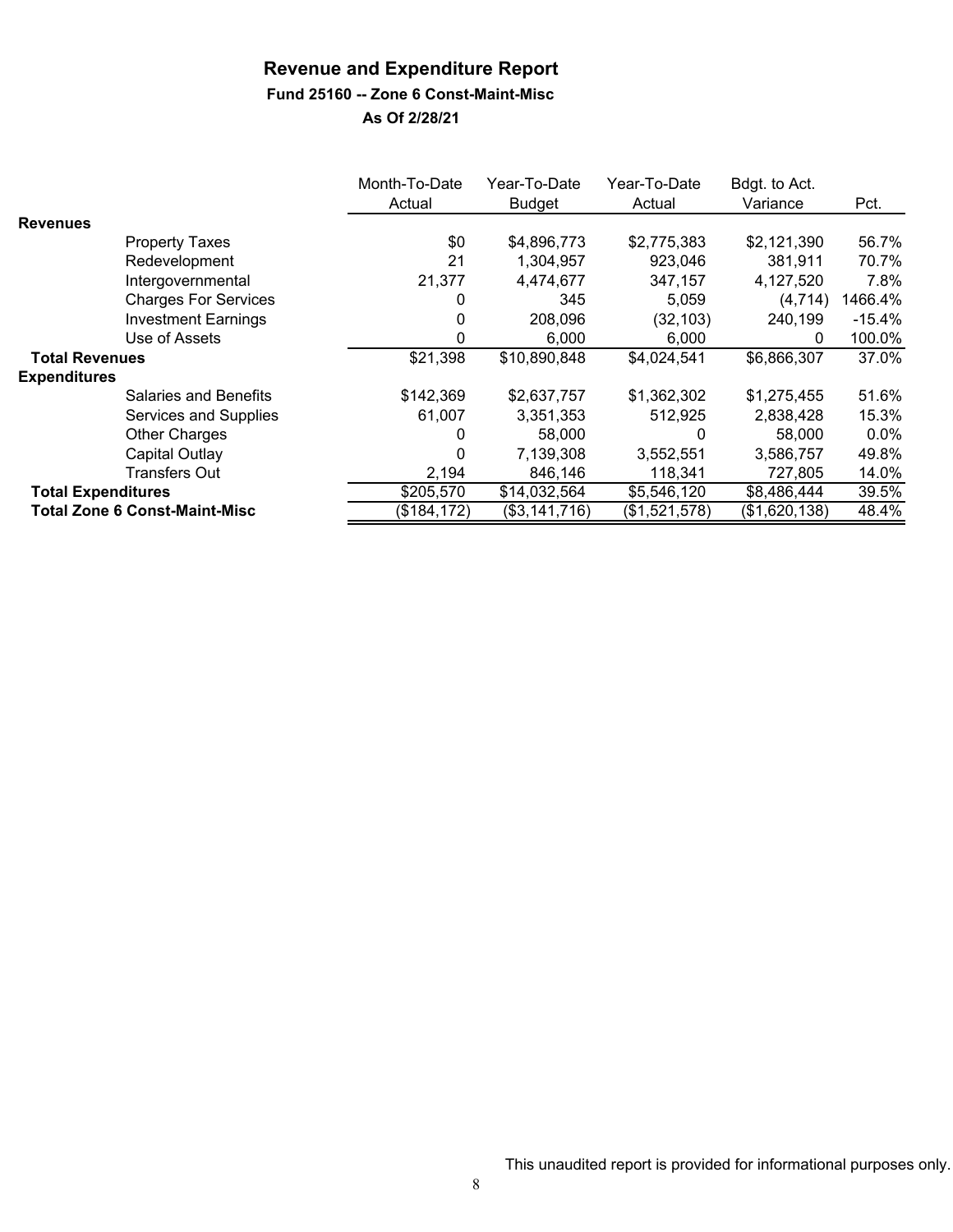#### **Fund 25170 -- Zone 7 Const-Maint-Misc**

|                           |                                      | Month-To-Date | Year-To-Date  | Year-To-Date | Bdgt. to Act. |          |
|---------------------------|--------------------------------------|---------------|---------------|--------------|---------------|----------|
|                           |                                      | Actual        | <b>Budget</b> | Actual       | Variance      | Pct.     |
| <b>Revenues</b>           |                                      |               |               |              |               |          |
|                           | <b>Property Taxes</b>                | \$0           | \$5,596,793   | \$3,209,510  | \$2,387,283   | 57.3%    |
|                           | Redevelopment                        | 3             | 385,779       | 232,782      | 152,997       | 60.3%    |
|                           | Intergovernmental                    | 25,156        | 53,892        | 25,156       | 28,736        | 46.7%    |
|                           | <b>Charges For Services</b>          | 0             | 50,000        | 24,728       | 25,272        | 49.5%    |
|                           | Area Drainage Plan Fees              | 14,501        | 100,000       | 62,816       | 37,184        | 62.8%    |
|                           | <b>Investment Earnings</b>           | 0             | 294,738       | (60, 905)    | 355,643       | $-20.7%$ |
| <b>Total Revenues</b>     |                                      | \$39,661      | \$6,481,202   | \$3,494,087  | \$2,987,115   | 53.9%    |
| <b>Expenditures</b>       |                                      |               |               |              |               |          |
|                           | <b>Salaries and Benefits</b>         | \$166,996     | \$2,690,584   | \$1,243,137  | \$1,447,447   | 46.2%    |
|                           | Services and Supplies                | 58,062        | 3,554,803     | 653,315      | 2,901,488     | 18.4%    |
|                           | <b>Other Charges</b>                 | 0             | 1,070,000     | 12.600       | 1,057,400     | $1.2\%$  |
|                           | Capital Outlay                       | $\Omega$      | 4,428,110     | 0            | 4,428,110     | $0.0\%$  |
|                           | <b>Transfers Out</b>                 | 2,577         | 740,037       | 148,291      | 591,746       | 20.0%    |
| <b>Total Expenditures</b> |                                      | \$227,636     | \$12,483,534  | \$2,057,342  | \$10,426,192  | 16.5%    |
|                           | <b>Total Zone 7 Const-Maint-Misc</b> | (\$187,975)   | (\$6,002,332) | \$1,436,745  | (\$7,439,077) | $-23.9%$ |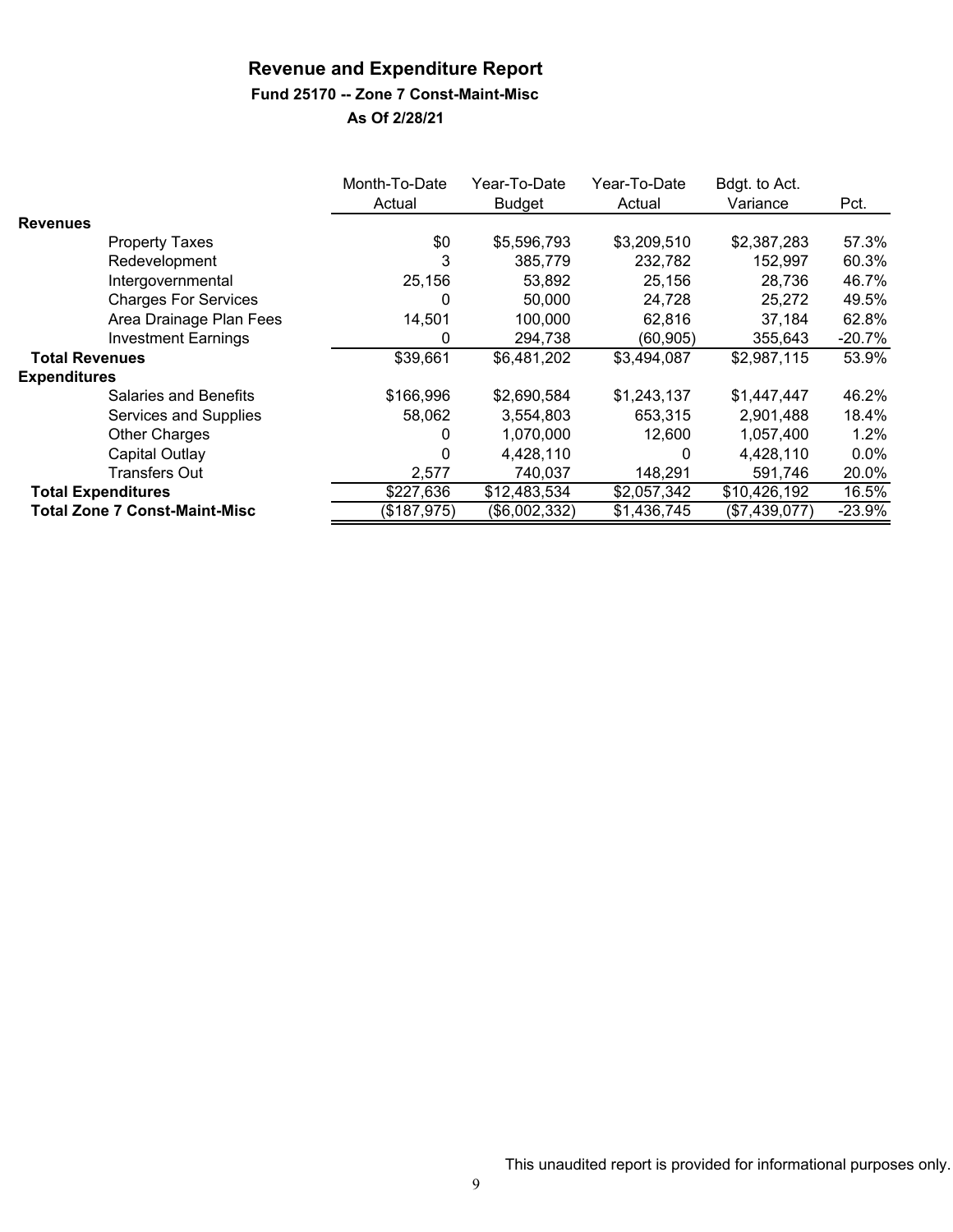## **Revenue and Expenditure Report Fund 25180 -- NPDES White Water Assessment**

|                                           | Month-To-Date<br>Actual | Year-To-Date<br><b>Budget</b> | Year-To-Date<br>Actual | Bdgt. to Act.<br>Variance | Pct.     |
|-------------------------------------------|-------------------------|-------------------------------|------------------------|---------------------------|----------|
| <b>Revenues</b>                           |                         |                               |                        |                           |          |
| <b>Special Assessments</b>                | \$0                     | \$310,000                     | \$161,003              | \$148,997                 | 51.9%    |
| Intergovernmental                         | 0                       | 292,906                       | 0                      | 292,906                   | $0.0\%$  |
| <b>Investment Earnings</b>                |                         | 17,000                        | (4, 927)               | 21,927                    | $-29.0%$ |
| <b>Total Revenues</b>                     | \$0                     | \$619,906                     | \$156,075              | \$463,831                 | 25.2%    |
| <b>Expenditures</b>                       |                         |                               |                        |                           |          |
| Salaries and Benefits                     | \$20,875                | \$354,795                     | \$192,131              | \$162,664                 | 54.2%    |
| Services and Supplies                     | 3.858                   | 309,600                       | 65.527                 | 244,073                   | 21.2%    |
| <b>Other Charges</b>                      | 0                       | 1.000                         | 0                      | 1,000                     | $0.0\%$  |
| <b>Transfers Out</b>                      | 324                     | 50,000                        | 10,789                 | 39,211                    | 21.6%    |
| <b>Total Expenditures</b>                 | \$25,056                | \$715,395                     | \$268,447              | \$446,948                 | 37.5%    |
| <b>Total NPDES White Water Assessment</b> | (\$25,056)              | (\$95,489)                    | (\$112,372)            | \$16,883                  | 117.7%   |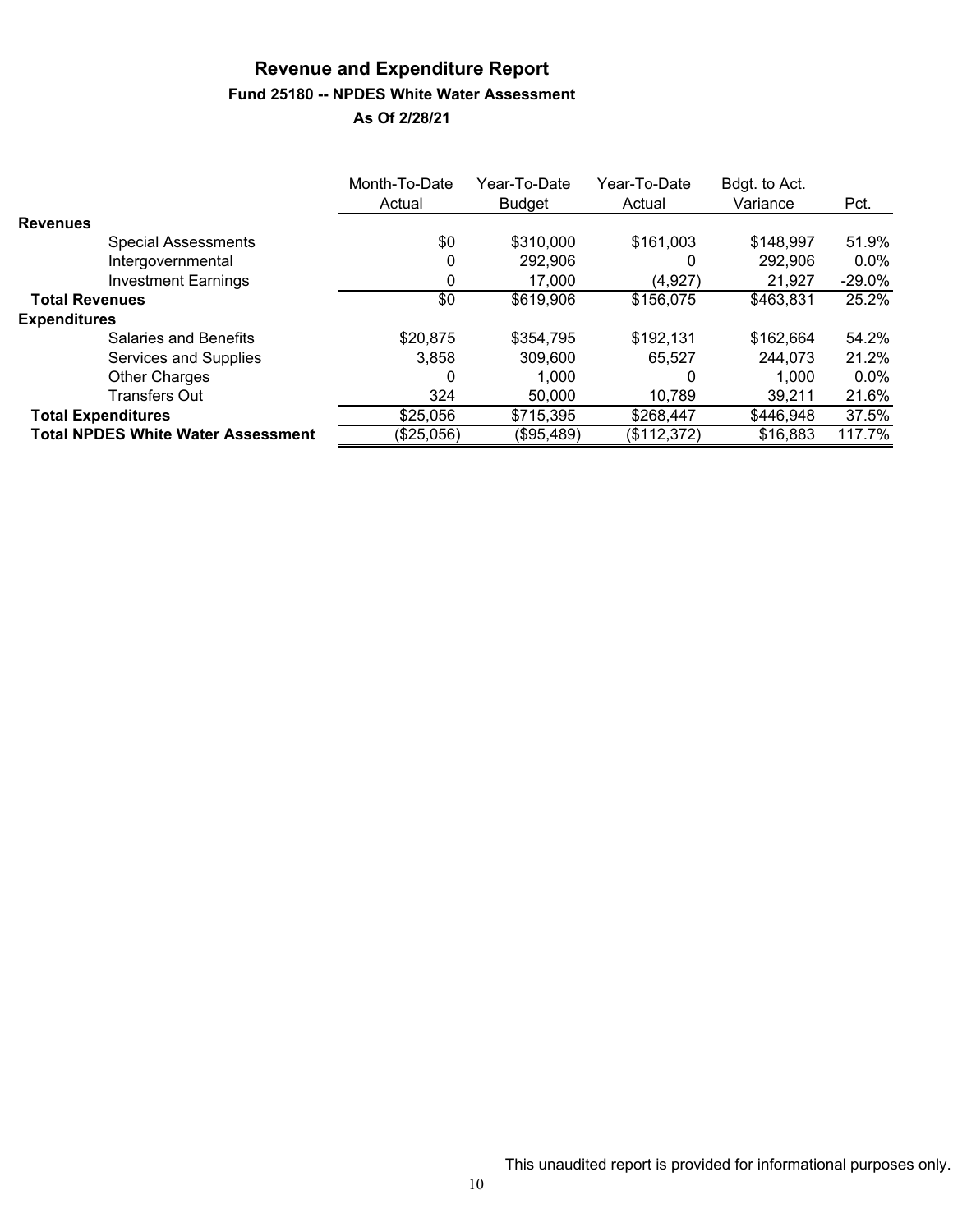# **Revenue and Expenditure Report Fund 25190 -- NPDES Santa Ana Assessment**

|                                           | Month-To-Date | Year-To-Date  | Year-To-Date | Bdgt. to Act. |         |
|-------------------------------------------|---------------|---------------|--------------|---------------|---------|
|                                           | Actual        | <b>Budget</b> | Actual       | Variance      | Pct.    |
| <b>Revenues</b>                           |               |               |              |               |         |
| <b>Special Assessments</b>                | \$74          | \$2,450,000   | \$1,273,279  | \$1,176,721   | 52.0%   |
| <b>Investment Earnings</b>                | O             | 100,000       | (11, 852)    | 111,852       | -11.9%  |
| <b>Total Revenues</b>                     | \$74          | \$2,550,000   | \$1,261,427  | \$1,288,573   | 49.5%   |
| <b>Expenditures</b>                       |               |               |              |               |         |
| <b>Salaries and Benefits</b>              | \$63,501      | \$1,108,647   | \$721,104    | \$387,543     | 65.0%   |
| Services and Supplies                     | 27,813        | 1,849,531     | 675.697      | 1,173,834     | 36.5%   |
| <b>Other Charges</b>                      | 0             | 1.000         | 0            | 1,000         | $0.0\%$ |
| <b>Transfers Out</b>                      | 985           | 163,170       | 33,876       | 129,294       | 20.8%   |
| <b>Total Expenditures</b>                 | \$92,298      | \$3,122,348   | \$1,430,676  | \$1,691,672   | 45.8%   |
| <b>Total NPDES White Water Assessment</b> | (\$92,224)    | (\$572,348)   | (\$169,249)  | (\$403,099)   | 29.6%   |